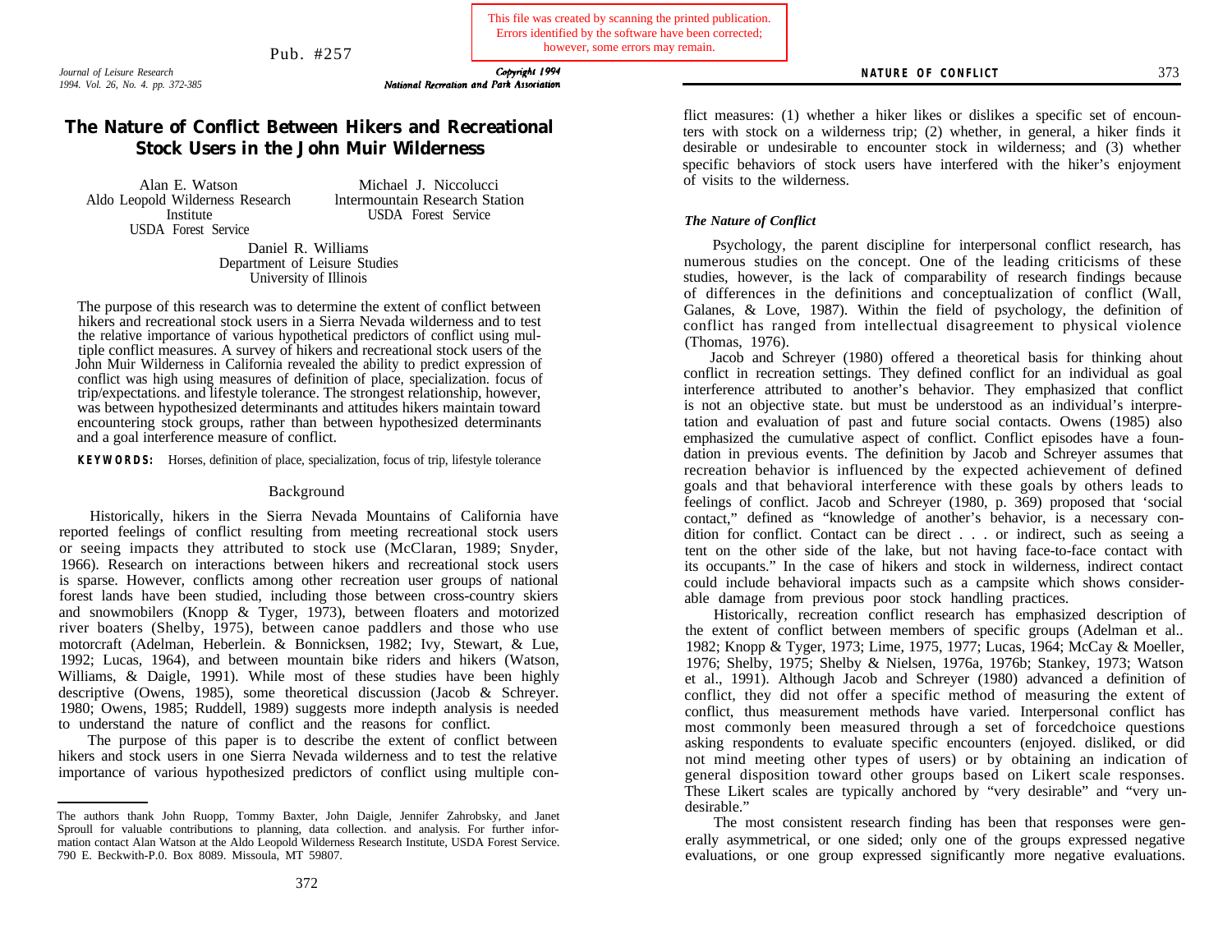This asymmetry has persisted for canoe paddlers and motorcraft users in the Boundary Waters Canoe Area Wilderness (BWCAW) (Adelman et al., 1982; Lucas, 1964). Two studies nearly 20 years apart using a forced-choice question found asymmetrical conflict situations that were similar.

### *Hypothesized Determinants of Conflict*

According to Jacob and Schreyer (1980). there are four major classes of factors which contribute to conflict in outdoor recreation: (a) differences in the level of significance attached to using a specific recreation resource, (b) differences in personal meanings assigned to an activity, (c) differences in expectations of the natural environment, and (d) differences in lifestyles.

Users who become "attached" to a resource are believed to develop a sense of possession or perception of the place as a "central life interest." The degree to which a particular activity or place represents a central life interest can vary substantially among groups using an area, even among groups participating in the same activity. Thus, one individual or group may believe they are more attached to an area or an activity than a competing individual or group. This perception of differences can initiate feelings of conflict.

Variation in the personal meanings visitors attach to particular activities may also be linked to conflict (Bryan, 1977). A specialized visitor, with well developed meanings for an activity, is said to have an "intense activity style" (Jacob & Schreyer, 1980, p. 371). More specialized participants are believed to apply more specific norms of behavior to other participants. Jacob and Schreyer (p. 371) proposed that "the more intense the activity style, the greater the likelihood a social interaction with less intense participants will result in conflict."

A "status" hierarchy is often associated with specialized activity styles. Such status hierarchies in recreation are often based on equipment and expertise, with the more specialized participants using more specialized and advanced equipment and techniques. In snowmobile studies, power, noise, and brand name identification provided considerable satisfaction to the owner or user because of the higher status attached to these characteristics (Knopp & Tyger, 1973). Cross-country skiers may express conflict because they do not value these characteristics, but are often forced to tolerate them. Similarly, hikers are often expected to step off the trail when meeting horse groups. Although it is safer for the hikers to step off than the horses, and easier on the land, hikers may experience conflict because stepping aside may imply that horse riders have higher status.

Another element of specialization is simply the amount of past experience a recreation visitor has in a particular activity or in a particular type of recreation setting. Novices have little experience on which to base their judgment of other groups. Their tolerance of conditions is based on less extensive information than that of the veteran user and thus they are less prone to conflict (Jacob & Schreyer, 1980).

NATURE OF CONFLICT 375

A third class of conflict determinants is that of "mode of experience" (i.e., the degree to which individuals direct their senses toward a detailed examination of the environment versus a broad, sweeping impression of the landscape) (Jacob & Schreyer, 1980, p. 370). Jacob and Schreyer proposed that people vary the focus of their visits based on their expectations. When a person in the focused mode interacts with a person in the unfocused mode, conflict is likely to occur for the person with specific expectations.

More recently, Williams (1988) has suggested an outdoor recreation experience. has three primary modes or focuses: activities, companions, and settings. For some, the setting may be central to the experience (entailing a detailed examination of the environment), but for others the setting may be only a backdrop for achieving particular social or activity goals.

"Lifestyle tolerance" is the last major factor Jacob and Schreyer (1980. p. 376) proposed to explain recreational conflict. People may be unwilling to share resources with members of other lifestyle groups. Research on snowmobiles and cross-country skiers has demonstrated that different types of people arc involved in these two activities (Knopp & Tyger, 1973). Their educations, types of jobs, and incomes are quite different. It has been assumed that these differences contribute to the conflict between these two groups. In an exploratory analysis, Ivy et al. (1992) examined the role of lifestyle tolerance in conflict between canoeists and motor boaters. They found that a combination of lifestyle tolerance and canoeist expectations for the visit explained a significant amount of variance in trip-specific conflict.

# *Implications of Literature Review*

The psychology literature has not settled on the best way to measure conflict. At this time, generally accepted measures of recreation conflict have yet to emerge (Ivy et al., 1992; Ruddell. 1989). With few exceptions, the recreation conflict literature has tended to include expressions of enjoy/ dislike or desirable/undesirable as measures of conflict. It is not clear, however, that these are measures of conflict. In fact, Adelman et al. (1982) suggest that the measure of enjoy/dislike is focused more on the positive side (attraction theory) than may be desirable for a measure of conflict (which is more closely related to discrepancy or reactance theories). The most specific definition of recreation conflict appeared in Jacob and Schreyer (1980). The standard enjoy/dislike or desirable/undesirable measures do not precisely fit their definition. The study reported here uses the standard enjoy/ dislike and desirable/undesirable measures so the hiker/stock user conflicts can be compared with other studies. But there remains a need to study conflict in a manner more compatible with the definition offered by Jacob and Schreyer.

The potential determinants of conflict discussed by Jacob and Schreyer (1980) remain largely untested. From their discussion of a hypothetical model, and subsequent conflict research, we could label the major domains likely to influence conflict as (a) definition of place, (b) specialization level,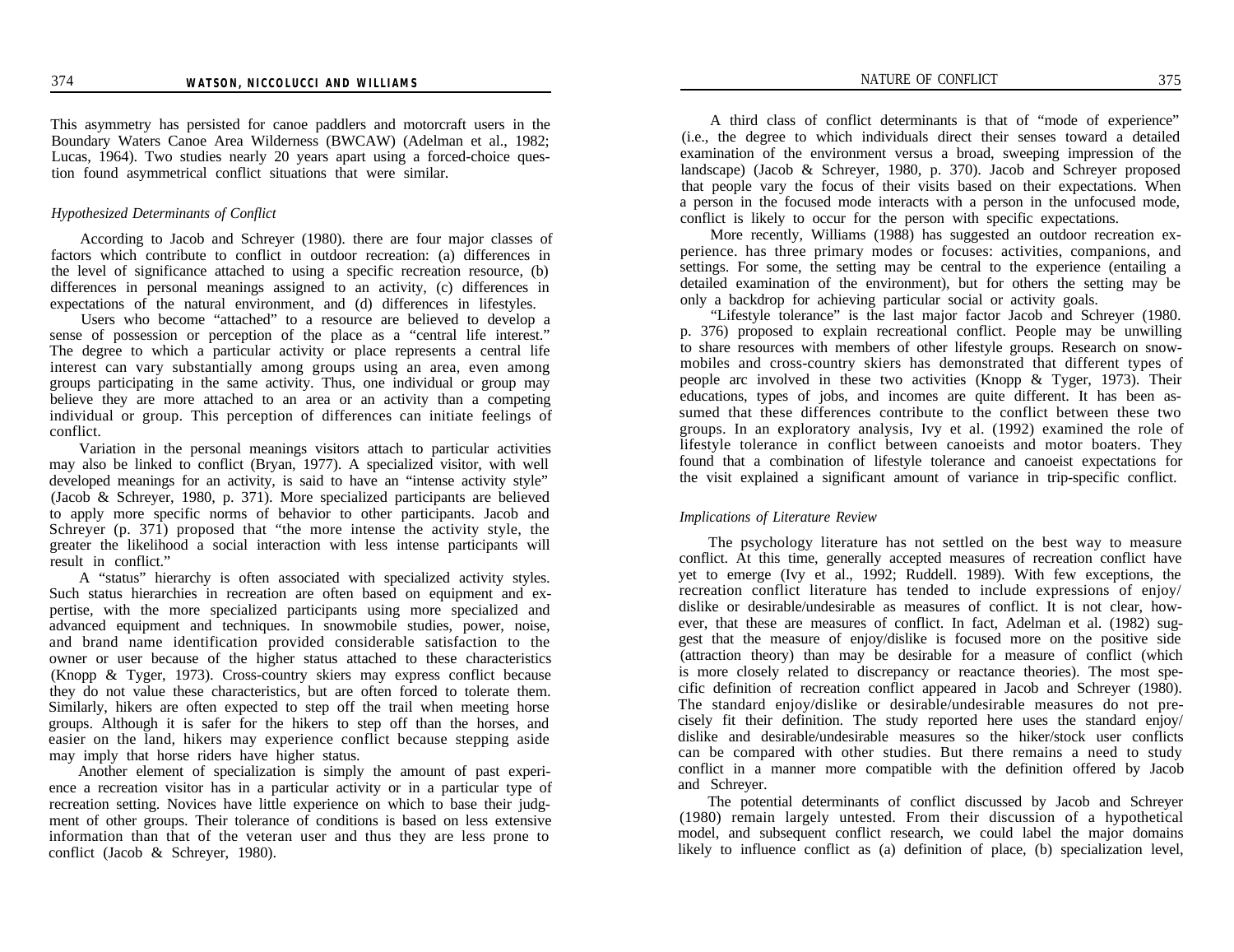(c) focus of trip/expectations, and (d) lifestyle tolerance. Research has not specifically documented the relevance of these domains. The elements within these domains need to be measured to assess their relative importance to conflict prediction.

### Methods

A survey site was selected that exemplified a conflict situation of interest, sampling methods were developed to assure a representative sample of hikers and stock users, multiple measures of conflict and potential predictors of conflict were tested, and analysis procedures were developed which evaluated the role of each potential predictor for each conflict measure.

#### Survey Site

The John Muir Wilderness consists of 580,675 acres on the Inyo and Sierra National Forests in California. In 1986, use was estimated at 451,000 recreation visitor days (RVD's) per year (0.77 RVD/acre). All overnight use is rationed by a trailhead permit system, but day use does not require a permit. Hikers and stock users who obtained permits to camp overnight in the John Muir Wilderness during the summer and fall of 1990 made up the sampled population.

John Muir Wilderness managers have received reports of conflict between horse riders and backpackers for many years (Snyder, 1966). In the early 1960s. backpackers made up more than half of the visiting public, with an abundance of private and outfitted stock use. Now, stock use of the wilderness is dominated by commercial outfitters. Hikers send the Forest Service many letters each year complaining about horse use in the wilderness.

### *Survey Method*

Permits were systematically sampled from a random start for the period June 1. 1990 through the end of November 1990 to provide a sample of visitors. The last question in a 16-page mailback questionnaire sent to these permit holders asked them to provide the names and addresses of up to two others on the trip so party members could be sampled. Party members were then systematically sampled from this subject pool. We mailed 493 questionnaires to permit holders (300 hikers and 193 stock users). An additional 152 questionnaires were sent to a sample of party members (85 hikers and 58 stock users). We sent a postcard reminder and two replacement followups. The final usable sample size of 515 (330 hikers and 185 stock users) represented an 86% response rate for hikers and 77% for stock users.

#### *Measures*

Three conflict-related measures were used. First, to maintain comparability with previous recreation conflict research, each visitor was asked to

respond to a forced-choice conflict question. Visitors could express feelings of enjoyment, dislike, or neutrality toward encounters with various types of groups on trails in the John Muir Wilderness. Encounters they disliked were considered conflict. Encounters that elicited responses indicating enjoyment or "didn't mind meeting them" were not considered conflict. Some hikers did not meet stock users, and some stock users did not meet hikers.

Second, a Likert-type scale response (very desirable to very undesirable) to encountering other groups on any wilderness trip measured a more general attitude toward the potential conflict group. Any level of undesirability was considered an expression of conflict. All positive responses to meeting the potential conflict group, including the neutral response, were considered "no conflict" for this analysis. Maintaining this dichotomous expression of conflict, versus using the interval expression offered on this one item, was desirable in order to maintain consistency in analysis methods across the three conflict measures.

The third and final measure of conflict was more in line with bothJacob and Schreyer's (1980) 'goal interference definition of conflict and Owens' (1985) call for more cumulative measures of conflict. We asked if the behavior of any group had interfered with their enjoyment of past visits to this wilderness. If the respondent said yes, he or she was asked to identify the type of group that interfered with their enjoyment of a trip and to specify the interfering behavior. A yes response indicated that the visitor's experience goals were interfered with and specification of the interfering group attributed that interference to the behavior of a certain type of visitor.

The rest of the questionnaire included items hypothesized to predict how visitors would respond on the conflicting measures. The I7 items included in this analysis, and believed to assess various aspects of the four principal conflict determinant factors, were selected from past recreational conflict or associated research (Table 1).

Most items used to predict conflict were multiple-item summative scales (Nunnally. 1978) (see Watson, Nicolucci. & Williams, in press, for details oh individual scale items). Most used a Liken format, anchored by "strongly agree" and "strongly disagree." For example, the "Place identity" scale was formed by summing Likert responses on seven items. One "Place identity" item was 'I get more satisfaction out of visiting this place than from visiting any other recreation place." Another scale ("Importance of solitude to activity enjoyment") was based on the degree to which nine solitude items influenced the quality of respondents' wilderness visits. This set of responses was recorded on a six-point scale from "not at all influential" to influences "an extreme amount."

Reliability of the summative scales was tested using interitem correlation analysis (Nunnally, 1978). Decisions on the reliability of the summative scales were based on a commonly used reliability coefficient. Cronbach's Alpha (SPSS. 1990). Individual squared multiple correlation coefficients were estimated and reviewed to determine the sensitivity of Alpha to deletion of individual items. The highest possible Alpha, generally above 0.80, was tar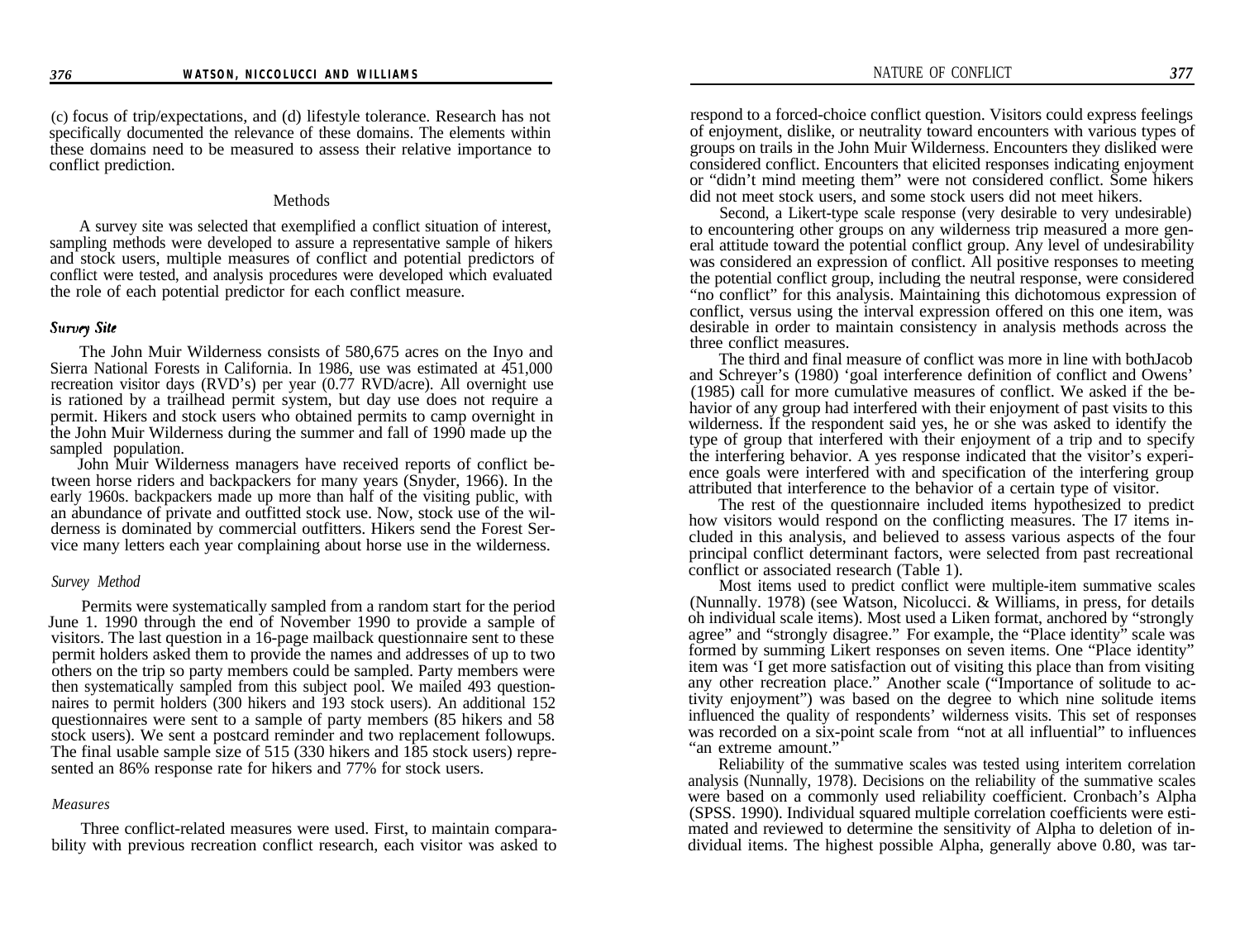geted. This guaranteed that each summative scale consisted of items which were strongly related. The summative scale scores were derived by adding the individual items identified through reliability analysis and dividing by the number of items in the scale to obtain an average score. Thirteen individual items that were not retained in the summative scales were entered in the predictive analysis as individual items.

One departure from the summative scales was the measure of past wilderness experience. Following the logic of Watson and Niccolucci (1992), place-specific past experience (number of previous visits, number of years since first visit, and average number of visits) and general past experience (number of other wildernesses visited and number of visits to any wilderness in the past 12 months) were combined using factor analysis techniques. Based on the size of the eigenvalues and the rotated factor pattern matrix, the number of factors and their composition were determined. Based on the resulting factor structure, factor scores were generated and used as experience variables in the predictive analysis. Three factors emerged from this analysis, two with high loadings on place-specific experience measures and one with high loadings on general past wilderness experience measures.

| <b>TABLE I</b> |  |                                                      |  |  |  |  |
|----------------|--|------------------------------------------------------|--|--|--|--|
|                |  | Potential Conflict Predictors and Methods of Measure |  |  |  |  |

| Causal Domain                     | <b>Potential Predictors</b>                                         |
|-----------------------------------|---------------------------------------------------------------------|
| <b>Definition of place</b>        | <b>Place identity</b>                                               |
|                                   | Place dependence <sup>*</sup>                                       |
|                                   | Place attachment <sup>®</sup>                                       |
|                                   | Place-specific past wilderness experience,<br>factor 1 <sup>b</sup> |
|                                   | Place-specific pas: wilderness experience.<br>factor $2^b$          |
|                                   | Definition of place in solitude terms <sup>4</sup>                  |
|                                   | General definition of place <sup>®</sup>                            |
| Specialization level              | Intensity of activity style <sup>®</sup>                            |
|                                   | Activity-associated status <sup>*</sup>                             |
|                                   | General past wilderness experience. factor 3 <sup>b</sup>           |
|                                   | Importance of solitude to activity enjoyment                        |
| <b>Focus of trip/expectations</b> | Degree of focus on the activity                                     |
|                                   | Degree of focus on the physical setting <sup>*</sup>                |
|                                   | Degree of focus on the social setting <sup>*</sup>                  |
|                                   | Desired place characteristics <sup>*</sup>                          |
| Lifestyle tolerance               | Perceptions of similarities between groups'                         |
|                                   | Degree of tolerance of different user groups <sup>*</sup>           |

a Summative scale ("strongly disagree" to "strongly agree").

b Linear combination factor coefficients.

Summative scale (amount of influence on quality of wilderness experience. "not at all influential" to "an extreme amount").

#### *Analysis Procedures*

Two types of analyses were conducted. The extent of interpersonal conflict expressed by members of each user group was described. Second, there was the need to take this analysis beyond that of other conflict analyses by trying to directly specify a linear model which relates these potential predictors of conflict to the conflict evaluations given. Because the conflict measures (response variables) could be represented on nominal scales (conflict/ no conflict), and the predictor variables were interval and ratio scale variables, discriminant analysis was selected as the appropriate statistical technique. The discriminant model uses linear combinations of potential predictor variables to predict whether recreation users will indicate conflict or no conflict. A stepwise procedure (SAS, 1987) was used to aid model development. We required that potential predictors be significant at the a  $= 0.10$  level for inclusion in the model.

The predictive power of the final models was measured using the crossvalidation technique described in Lachenbruch and Mickey (1968) and found in SAS (1987). This crossvalidation technique does not require that the data be split into two sets, one for model development and one for model validation. Crossvalidation treats the first *n* - 1 observations as the model development set and the remaining observation as the model validation set. The discriminant models were developed using the *n* - 1 observations and then used to classify the observation left out. This is repeated for each observation, and the misclassification proportion results from this process. Also, the crossvalidation error rates and error rates derived from using all observations to estimate the model were compared to determine the stability of the models. Models were rejected if crossvalidation error rates increased noticeably.

The relative importance, or predictive power, of the potential conflict predictors was based on the standardized discriminant coefficients. The interpretation of the standardized coefficients is analogous to the interpretation of standardized coefficients in regression analysis. A larger standardized coefficient, in absolute terms, suggests a higher rank order for the predictor variable. Variance decomposition (Belsley, Kuh, & Welsch, 1980) was used to identify collinearity, since collinearity can cause coefficient instability.

# Results

Results are presented in the following order: (1) extent of interpersonal conflict based on the three conflict measures and (2) relative importance of significant predictors of the three conflict measures.

#### *Extent of Conflict*

The anticipated asymmetric conflict situation emerged, much as in previous recreation conflict research. Although only 4% of stock users disliked their encounters with hikers on the specific trip, over one-third (36%) of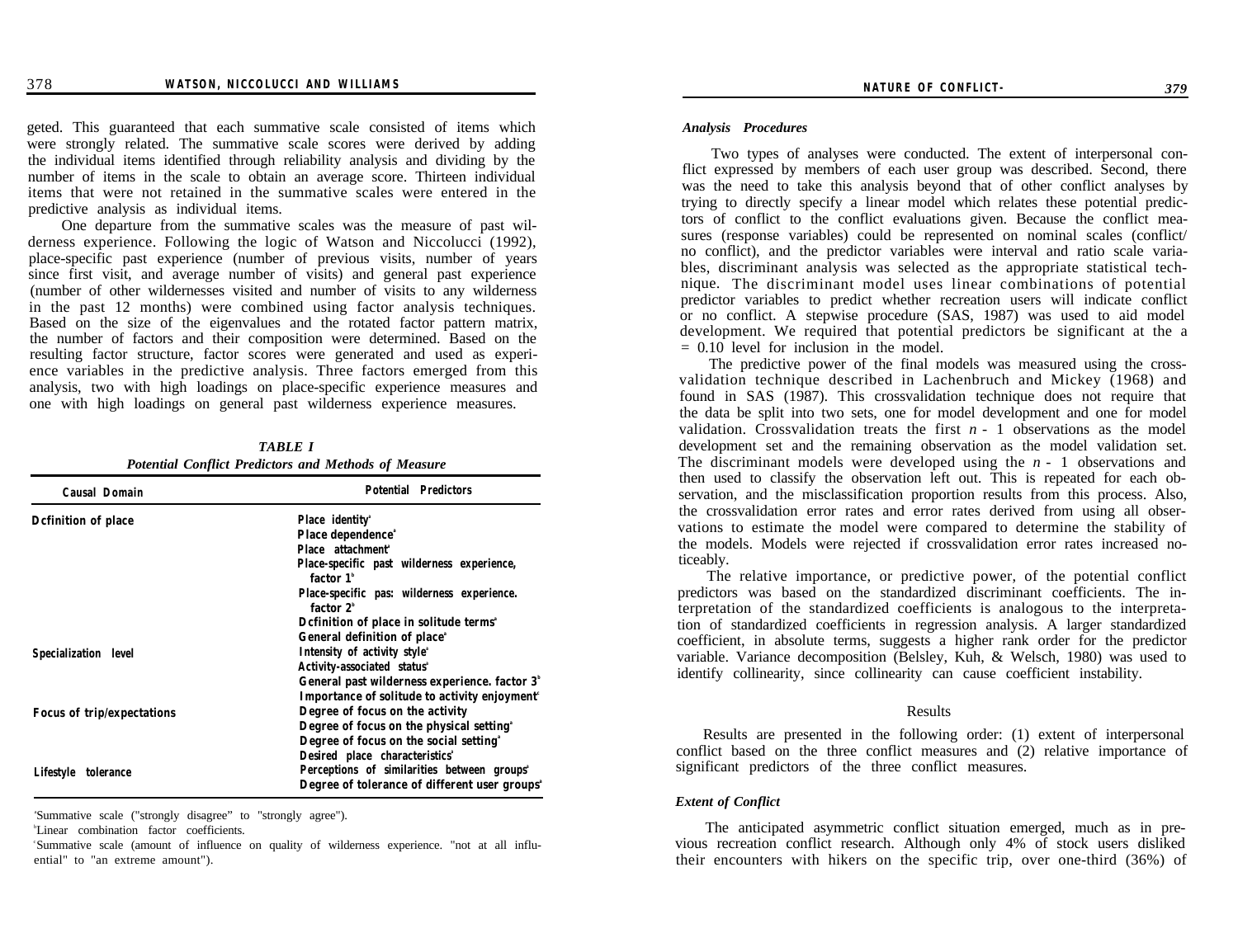the hikers who met horses disliked the encounters. Only 4% of stock users did not meet hikers on this trip, and about 27% of hikers did not meet stock users (Table 2). Generally, hikers did not mind meeting other hikers and stock users did not mind meeting other stock users.

When hikers or stock users were asked about their general attitudes toward meeting the other group in wilderness, the number of negative evaluations increased (this included those hikers and stock users who did not meet the other type of user on this particular trip). Over 10% of stock users consider encounters with hikers in the wilderness to be undesirable or very undesirable. More than half (53%) of the hikers consider encounters with stock users in wilderness to be undesirable or very undesirable. Surprisingly, 21% of the stock users answering this question stated it is undesirable or very undesirable to meet other stock users in the wilderness. Only 9% of hikers found encounters with other hikers undesirable or very undesirable.

Nearly half (47%) of hikers indicated the behavior of other groups had interfered with their enjoyment of one or more trips to this particular wilderness. Stock users were the group that interfered for 55% of the respondents. Overall, 26% of hikers reported conflict with stock users. Nearly onethird (30%) of stock users indicated interference by other groups. Hikers were the group that interfered 69% of the time. Overall, about 21% of stock users were in conflict with hikers. Using this measure of conflict, there is no strong asymmetric conflict situation.

#### *Relative Importance of Significant Indicators of Conflict*

Variance decomposition (Belsley et al., 1980) indicated there were no collinearity problems within the set of independent variables used in the discriminant analysis. When discriminant analysis was used to classify hikers on the three conflict measures, slightly different models emerged. They included some differences in variables retained and in classification success (Table 3). The model for the like/dislike conflict measure correctly classified 84% of the visitors-87% of those expressing conflict and 83% of those expressing no conflict based on 5 individual items and 4 summative scales of the potential 13 individual items and 17 scale predictors. These variables represent all four of the domains identified in the Jacob and Schreyer con-

| <b>TABLE 2</b> |  |  |  |  |  |  |                                                     |
|----------------|--|--|--|--|--|--|-----------------------------------------------------|
|                |  |  |  |  |  |  | Extent of Conflict Based on Three Conflict Measures |

|                                                    | Conflict Measures (Percent) |             |                      |  |
|----------------------------------------------------|-----------------------------|-------------|----------------------|--|
| Group Type                                         | Dislike                     | Undesirable | Goal<br>Interference |  |
| Hiker toward stock user<br>Stock user toward hiker | 36<br>4                     | 55          | 26<br>21             |  |

flict model, with the most items, though not the most important items, coming from the definition of place domain. The most important predictors relate to focus of trip/expectations and specialization. Overall, the model was highly significant ( $p < 0.001$ ).

The model for the desirable/undesirable conflict measure correctly classified 84% of the visitors-85% of those expressing conflict and 83% of those not expressing conflict, based on nine significant predictor variables (six summative scales and three individual items). This model also contains elements from all four domains of the Jacob and Schreyer (1980) conflict model. The specialization and focus of trip/expectations domain again contributed the most important items. This model also was significant at the  $p <$ 0.001 level.

The model using the goal interference measure correctly classified 72% of respondents-70% of those expressing conflict and 73% of those expressing no conflict based on II significant predictor variables (3 summative scales, 6 individual items. and 2 experience factors). This model had the highest error rate of the three models examined. This model was also significant at the  $p < 0.001$  level, though it looks very different from the other two models in terms of the most important variables in the discriminant analysis. In this case, the three most important variables in the model were scattered across three domains: specialization, definition of place, and focus of trip/expectations. For the first time in these analyses, the lifestyle tolerance domain was not represented in the final model.

#### **Conclusions**

The asymmetric conflict relationship found in other recreational conflict studies existed between hikers and stock users in the John Muir Wilderness. About one-third of the hikers who met stock disliked the encounter, while more than half of all hikers generally find it undesirable to meet stock in wilderness. Far fewer stock users indicated they did not like meeting hikers or generally find meeting hikers undesirable, about one-seventh to one-fifth as many.

This asymmetrical relationship is not so apparent when the measure of conflict is more consistent with Jacob and Schreyer's (1980) and Owens' (1985) suggestions regarding cumulative goal interference attributable to the behavior of others. Only slightly more hikers (26%) report conflict toward stock users than stock users (21%) toward hikers.

Discriminant analysis supports the relevance of Jacob and Schreyer's (1980) four principal conflict determinant domains. In all cases, the models had significant predictive capabilities. Two of the three models retained significant predictor variables from each of the four principal domains. The third model, however, in an effort to predict a goal interference measure of conflict, did not contain a lifestyle tolerance measure. This finding is in direct conflict with conclusions by Ivy et al. (1992). though measurement of lifestyle tolerance differed substantially across the two studies. The high in-